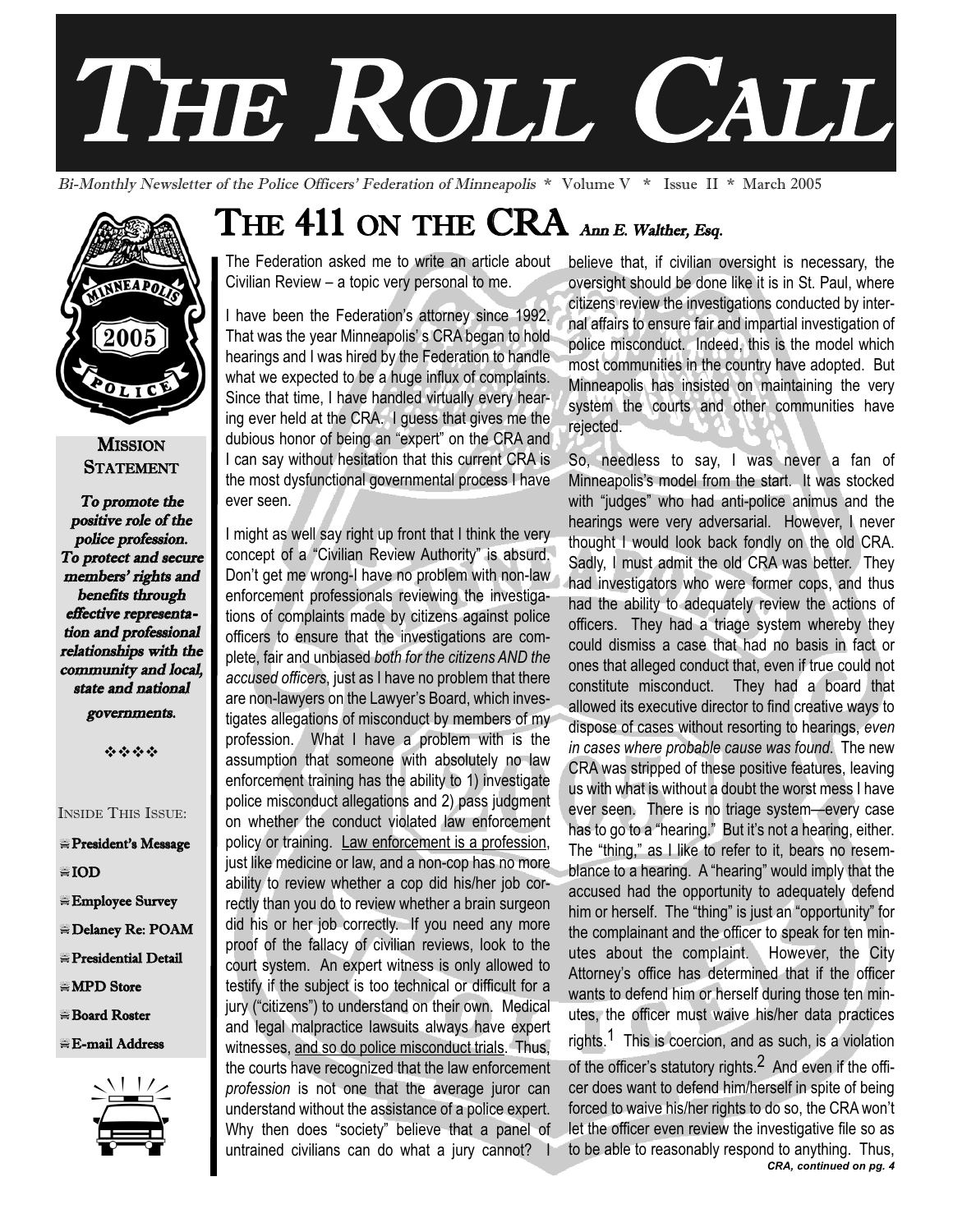## **MESSAGE FROM PRESIDENT SGT. JOHN DELMONICO**

First I would like to say thanks for the white ballot for another twoyear term. I am proud to represent the great men and women of the



Minneapolis Police Department, which I believe is the best there is.

It's going to be an interesting year. We have started out with some unprecedented discipline, which we are aggressively appealing. We have asked the city to start talks on our labor contract, which expires this October. Also we will be getting at least 5 new city council members, with the rest of the council and mayor up for re-election. I have to say it's nice to see that citizens are finally catching on to the mayor, and what he is truly about - blame everybody else and make lots of excuses. The mayor would do a good job at organizing the half time show at the super bowl; it's all flash, but you wouldn't want him to coach either team, because they wouldn't win. He continues to say public safety is a priority, but he still has his plan to cut another 139 officers in the next five years. Let's see...less cops, crime is increasing. We all know where that will get us. How soon everybody forgets "Murderapolis". He has told downtown business people that he is increasing the police presence downtown. Again, they have lost at least 5 officers and they are adding 4 new ones. In my world that means there is still less at the end of the day. And I have to say, I don't think the "ghost squad cars" downtown are really scaring anybody. That would be like Marshall Fields' using all their mannequins to be loss prevention employees.

I can assure you we will be hard at work doing everything possible in dealing with the issues we are facing. There is no end to our agenda. As we successfully resolve one concern, we begin to work on another.

I know it not something you hear often enough but *thank you* for all the hard work you all do every day. Keep the faith!

# **INJURED ON DUTY***By Dan Ungurian*

about getting injured on the job. But the possibility is always there. Let's say you trip over a loose stair at a suspect's residence. Or a perpetrator punches you in the eye during an arrest. Or you crash your patrol car during a pursuit. Or you slip on ice and fall while you're on foot patrol. Or your lovable K-9 partner gets a little too aggressive during training and takes a piece off your finger. Any of these incidents might make you eligible for the injury-on-duty (IOD) benefit.

#### *What is IOD?*

IOD is a benefit of the federation's labor contract with the city which provides compensation to members for the onethird of lost work time that workers' compensation does not cover.

If you are a city employee injured on the job, work time lost because of the injury is covered by workers' compensation insurance - that is, two-thirds of your work time is covered.

To qualify for IOD coverage, your injury must be police-specific. That means the injury resulted from an activity that is unique to police work - in the process of making an arrest, executing a search warrant, responding to an emergency situation, doing patrol work or engaging in job-required physical training. Staple your hand to the desk while completing paperwork? Not covered. Slip on ice while walking to your squad car on the way to lunch? Not covered. Not police specific.

*What do I do if I am injured on the job?* If you are injured on the job or a previous job-related injury recurs and you want workers' compensation and IOD benefit, you must seek medical attention. Your city-authorized healthcare provider will recommend that you:

1) Return to work. If your city-authorized healthcare provider makes this recommendation and you choose to miss work, your time off is considered sick time;

Nobody likes to think 2) Return to work with limitations; - OR -

> 3) Miss work for a specific amount of time.

> Have your supervisor complete a report of injury that explains how the injury occurred. Send the report to room 100 within 24 hours of the injury. Absence of these reports is the primary reason IOD claims are denied. You must take this step to have your claim considered.

> Injury claims are sent to police payroll, room 100, who gathers the necessary paperwork, approvals and medical records. (The city's worker's comp unit approves or disapproves claims for worker's compensation benefit.) Claims approved for workers' compensation benefits are sent to the IOD committee, which considers them for IOD benefit.

> Typical reasons claims are denied for IOD benefit are:

> -**Lack of medical reports.** The officer didn't see a city-authorized healthcare provider for a new or

recurring injury. If you have a previous injury that was approved for IOD benefit and the injury later recurs, you must see your city-



authorized healthcare provider again if you want the claim to be reconsidered for IOD benefit. You also need to complete another report of injury.

-**Failure to comply with physician recommendations.**

-**Incident is not related to a police-specific activity, patrol work or required physical training.**

*IOD Committee members are Officer Dan Ungurian, Federation director; Officer Jeff Jindra, Federation director; Bill Champa, MPD Human Resources; Bertha Gabrish, MPD Payroll. For questions about the IOD benefit, contact Officer Dan Ungurian. Or check the department's Policies and Procedures manual on the city's intranet.*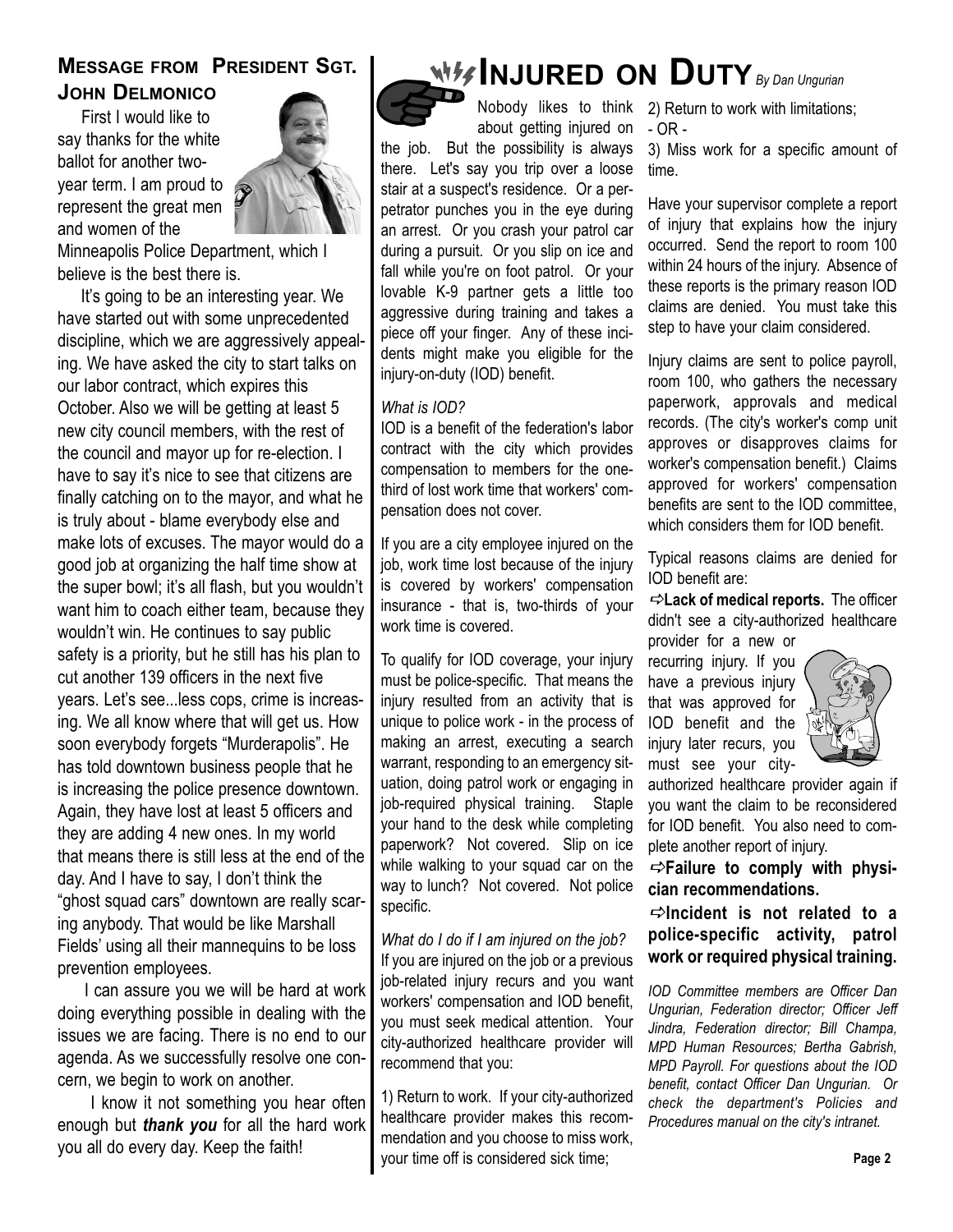## **EMPLOYEE SURVEY RESULTS SEND A MESSAGE**

*By Sherral Schmidt and Debra Fields*

From May through August of 2004 Minneapolis City employees were asked to complete "The Employee Survey." The survey was developed and dissembled by the Employee Engagement Team made up of HR employees and representatives from various other departments. Half of all city employees responded to the survey. Results were broken down departmentally and reports detailing the findings were published in December 2004. Seventy-two percent of MPD respondents work in investigations (52) or in the patrol division (103). What was learned, while not too surprising, should raise some eyebrows.

What is not too surprising is that, in general, MPDers express considerable job satisfaction as evidenced by answers to several questions. For example: *"The people in my work unit are committed to doing quality work."* Eighty seven percent marked "agree" or "strongly agree." And eighty percent answered that they "agree" or "strongly agree" to both the following: *"I believe that the quality of my work is important to the overall success of the City,"* and *"My work unit provides quality services to customers."* 

There were similar favorable responses to opinions regarding supervisors, with 78% responding "agree" or "strongly agree" to the posed questions: *"My immediate supervisor sets clear job expectations"* and *"My immediate supervisor values honest and open communication."* Unfortunately, that is where the optimism appears to end.

Positive responses about elected officials, department management and department morale plummet *(see charts at right).* For 80% of responders, morale in the department is not positive; 60% believe that elected officials do not value the department or work that individuals do; 78% feel they are not informed about the decision-making process by management; and over 70% either doubt or don't know whether their responses to the survey will be taken seriously.

Is it any wonder that personnel may feel resigned to doing the absolute minimum during a shift, preferring to stay "under the radar" rather than risk drawing any attention from higher-ups who don't seem to know or care about their subordinates? Changes that have contributed to the plummeting morale on the department are numerous. Recent high profile cases where there is an apparent lack of support from the administration has drastically impacted morale. Officers have been placed on extended administrative leave, removed from bid assignments, and discipline is being arbitrarily increased beyond what has been recommended by the panels. The Civilian Review Authority's numerous inadequacies, from the initial complaint, to investigations, and the findings of cases have further impacted the way officers are doing their jobs. This has created an environment that discourages aggressive police work. The issues have been discussed in a number of venus, yet there is no change from the administration.

Furthermore, the Chief appears to prefer pandering to community leaders rather than offer support to the cops he is supposed to be leading. Cops have very little trust in the administration, yet are continually asked to do more with less. No one wants to risk their livelihood going the extra mile for an administration or city that places little value on them and offers little support. The cynicism is permeable. But is it reversible?

"I am optimistic about most things," says President Delmonico. "I believe it can be reversed, but the Chief first has to recognize morale is a management issue. He has to be open to listening to the concerns and problems; then as the Chief, he has to implement the necessary changes to improve morale."

One of the measures being implemented is the Employee Survey Work Team which is being organized and overseen by Deputy Chief Lucy Gerold. THE ROLL CALL asked DC Gerold what it is hoped will be accomplished with the employee survey work team. "Employees took a lot of time to thoughtfully respond," she said. "The work team will identify recommended changes based on the input and build them into the 5-year plan."

Delmonico adds, "The most successful organizations have high morale and high productivity. Morale is a by-product of how people feel they are being treated. Employees want to know that their point of view is being considered. They don't have to get their way; they want to be respected.

"You can push people by threatening and demanding results but people don't respond to that over the long term. When productivity is low, fear does not inspire. You can have an organization in which people feel good and have fun and morale is high and yet, productivity is low. Nothing gets done. This is another recipe for failure.

So if the Chief (or any leader) is responsible for

results and high productivity, it is incumbent upon him to consider morale, and take some responsibility for *both* morale and productivity."

View the comprehensive survey report at *http://insite/employee survey/police/*

| Question 2: "The morale in my department |                                      |       |
|------------------------------------------|--------------------------------------|-------|
| is positive."                            |                                      |       |
| <u>Responses</u>                         | <u># of Responses % of Responses</u> |       |
| Not Answered                             |                                      | 1%    |
| Does Not Apply                           | 0                                    | $0\%$ |
| Don't Know                               | 0                                    | $0\%$ |
| <b>Strongly Disagree</b>                 | 126                                  | 59%   |
| <b>Somewhat Disagree</b>                 | 46                                   | 21%   |
| Somewhat Agree                           | 31                                   | 14%   |
| <b>Strongly Agree</b>                    | 9                                    | 4%    |
| <b>Total Responses</b>                   | 714                                  | 100%  |

**Question 7: "My work is valued by elected officials."**

| <b>Responses</b>         | <u># of Responses % of Responses</u> |      |
|--------------------------|--------------------------------------|------|
| Not Answered             |                                      | 1%   |
| Does Not Apply           | ₹                                    | 1%   |
| Don't Know               | 44                                   | 21%  |
| <b>Strongly Disagree</b> | 83                                   | 39%  |
| <b>Somewhat Disagree</b> | 44                                   | 21%  |
| Somewhat Agree           | 28                                   | 13%  |
| <b>Strongly Agree</b>    | 9                                    | 4%   |
| <b>Total Responses</b>   | 714                                  | 100% |

**Question 19: "I believe my department is valued by elected officials."**

| <b>Responses</b>         | # of Responses % of Responses |       |
|--------------------------|-------------------------------|-------|
| Not Answered             |                               | $1\%$ |
| Does Not Apply           | 0                             | 0%    |
| Don't Know               | 16                            | 7%    |
| <b>Strongly Disagree</b> | 90                            | 42%   |
| <b>Somewhat Disagree</b> | 54                            | 25%   |
| Somewhat Agree           | 34                            | 16%   |
| <b>Strongly Agree</b>    | 18                            | 8%    |
| <b>Total Responses</b>   | 714                           | 100%  |

**Question 26: "My department management informs me about how decisions are made and how they affect me."**

| <b>Responses</b>         | <u># of Responses % of Responses</u> |       |
|--------------------------|--------------------------------------|-------|
| <b>Not Answered</b>      |                                      | 0%    |
| Does Not Apply           | 0                                    | $0\%$ |
| Don't Know               |                                      | $0\%$ |
| <b>Strongly Disagree</b> | 97                                   | 45%   |
| <b>Somewhat Disagree</b> | 71                                   | 33%   |
| Somewhat Agree           | 33                                   | 15%   |
| <b>Strongly Agree</b>    | П                                    | 5%    |
| <b>Total Responses</b>   | $\overline{214}$                     | 100%  |

**Question 52: "My department management will take the responses to this survey seriously."**

| <u>Responses</u>         | <u># of Responses % of Responses</u> |       |
|--------------------------|--------------------------------------|-------|
| Not Answered             | 6                                    | 3%    |
| Does Not Apply           | 0                                    | $0\%$ |
| Don't Know               | 37                                   | 17%   |
| <b>Strongly Disagree</b> | 80                                   | 37%   |
| Somewhat Disagree        | 43                                   | 20%   |
| Somewhat Agree           | 34                                   | 16%   |
| <b>Strongly Agree</b>    | 4                                    | 7%    |
| <b>Total Responses</b>   | $\overline{214}$                     | 100%  |
|                          |                                      |       |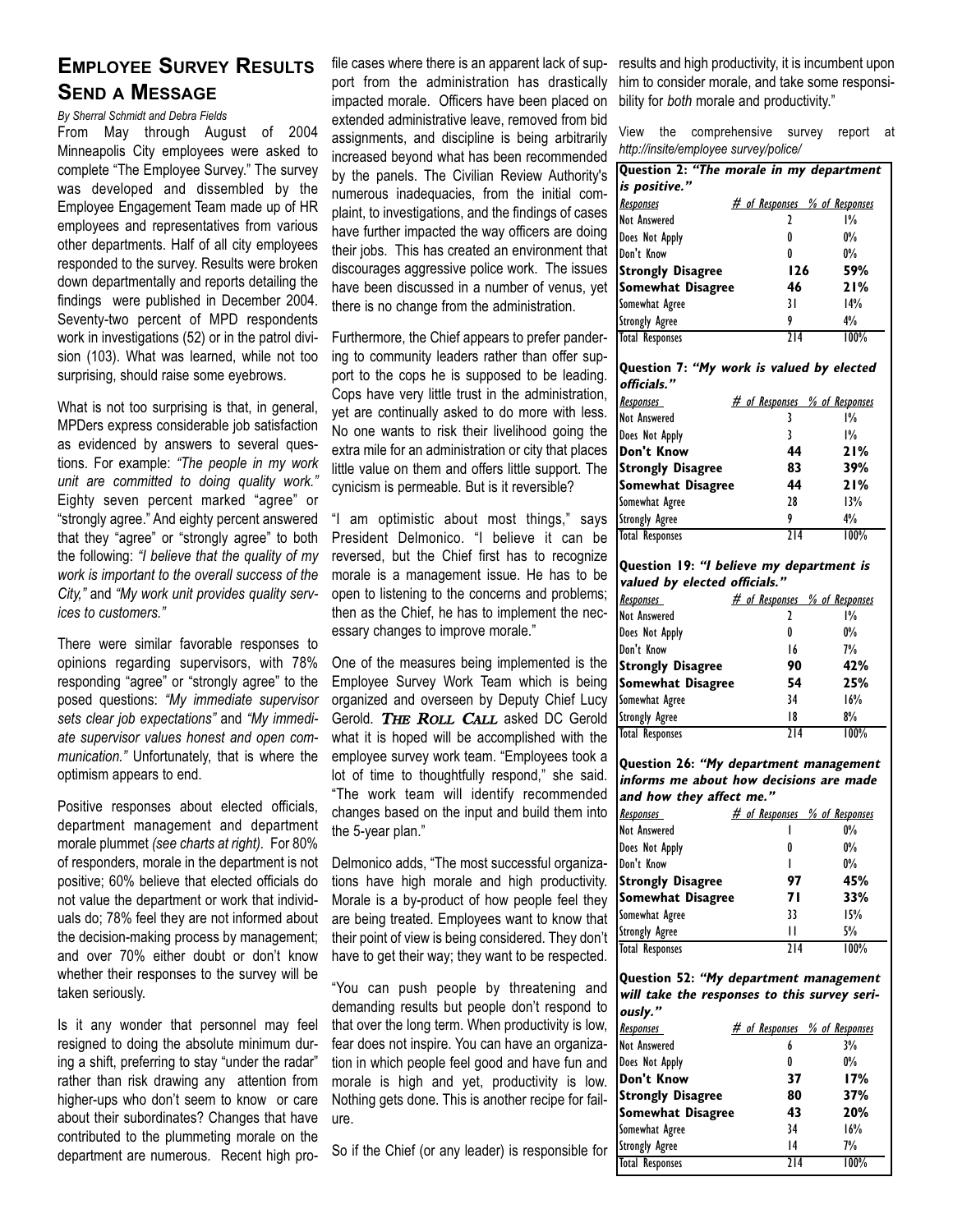### **THE PURPOSE OF POAM FROM OFFICER LYALL DELANEY**

I am often asked what is the Police Officers Alliance of Minnesota (POAM), and what does it do? To



begin with, the POAM is a statewide police association, all members of the Federation are members of the Alliance. The Alliance was established in 2002 by the Federation and the Hennepin County Deputies Association after both organizations ended their membership in the MPPOA. The leadership of both organizations believed strongly in the importance of an effective statewide organization to protect cops' rights and benefits but found that the MPPOA was falling well short of accomplishing this. Membership in the Alliance is now close to 3000, including local, county, state and federal sworn officers being represented.

#### **POAM mission statement:**

*The purpose and mission of the Police Officers Alliance of Minnesota is to...*

*...Promote safety for the citizens of the State of Minnesota and the law enforcement officers that serve them.*

*...Maintain the highest levels of professionalism for Minnesota's peace officers.*

*...Work to improve the compensation, benefits and working conditions for peace officers in the State of Minnesota.*

*...Educate the public and political leaders regarding issues affecting public safety and other matters important to peace officers.*

*...Advance the public's image of and support for Minnesota's peace officers.*

*...Maintain a statewide organization for peace officers that is unaffiliated with any specific labor union and that operates under sound financial principles.* 

The alliance has worked on legislation ranging from increasing the rights of injured on duty officers to securing homeland defense and grant funding for the state, to federal legislation allowing officers to carry state to state. This year's session promises to be very challenging as the Alliance is proposing several controversial bills including making it a crime to make a **Page 4 Page 4 Page 4 Page 4 Page 4** 

false accusation against a peace officer and legislation that would allow local units of government to enact a .05% sales tax for public safety. Also on our agenda is a proposal to increase the amount of vest reimbursement to \$1200.00, a bill that would wave the commercial licensing requirements to drive certain vehicles when the officer is driving the vehicle in an official capacity, and working to secure federal funding for the state.

Federation members are represented on the Alliance board by Wally Krueger (Secretary/Treasurer), Bruce Jensen (Director), and by me, in the capacity of the President. If you have any suggestions as to legislation you would like to see enacted or any questions about the alliance, or any other Federation issue for that matter, please call me at 612- 788-0668.



**A chilly dip.** *MPDers Kari Jorgenson, Lynn Cronquist and Jessica Ciagne participated in the Polar Plunge on January 8th. Each participant had to raise \$75 to experience the "pleasure" of plunging into the icy waters of White Bear Lake. Proceeds benefit the Special Olympics.* 

#### *CRA, continued from pg. 1*

the ten minutes is essentially useless to the officer.

The most ridiculous thing about this new CRA is the requirement that officers be present at the "things." I was told by a city attorney that the real reason we have these "things" is to allow the complainant to "confront" the offi-

 $cer<sup>3</sup>$  which is why officers have to be there. Yet, the complainant doesn't even bother to show up in more than half the cases. Mind you, the CRA doesn't dismiss the case if the complainant is not there—in fact, it has no effect whatsoever on their decision. But the CRA still makes the officers come to the "thing" at great cost, both financially, and in morale, to the City.

You might ask-so what is being done to change this behemoth? I will tell you that I and the Federation have repeatedly BEGGED, in writing and in person, the CRA, the police administration, the Civil Rights Director, the City Council and the Mayor to get rid of the present dysfunctional, wasteful mess and replace it with the St. Paul system, which provides for civilian oversight that is fair and impartial to the officers, recognizes that they are trained professionals who have a right to be judged by experts in their field, and also assures citizens (other than those vocal few who will never be happy unless every complaint is sustained and there are weekly public hangings of police officers from the City Hall clock tower) that the investigations have been conducted free of bias against the complainant.

So far our exhortations have fallen on deaf ears. However, the bottom line is, this CRA process needs to go. It is doing nothing for either citizens or officers other than sucking money out of the police budget, money that could go to ensuring there were enough officers on the street to protect citizens from the criminals who prey on them. As such, the present CRA serves no purpose other than as a constant reminder to officers that the elected officials who are bleating about the effect of the rise in crime on their political futures are not willing to support them by changing the CRA.

In the end, however, there is one bright side to the current CRA system. All of these hearings have given me an opportunity to personally meet and get to know so many of you and I want all of you to know that I am proud to represent you—and, as a citizen of, and business owner in, the City of Minneapolis—to have you represent me.

1 Minn. Stat. § 13.43 provides that all data "collected" by the CRA (unless an allegation is sustained AND discipline is imposed), including statements by complainants and officers, are "non-public personnel data" on the accused officer. That means that the officer has a right to preclude the complainant from hearing his/her statement to the panel.

<sup>2</sup> The City claims that it is not a violation of the officers' rights because the officer is *permitted*, but not *required*, to make a statement and the officer's declination of a statement to protect his/her rights will not be used against the officer by the panel. This is ludicrous.

3 Never mind that in America, it is the *accused* that is supposed to have the right of confrontation.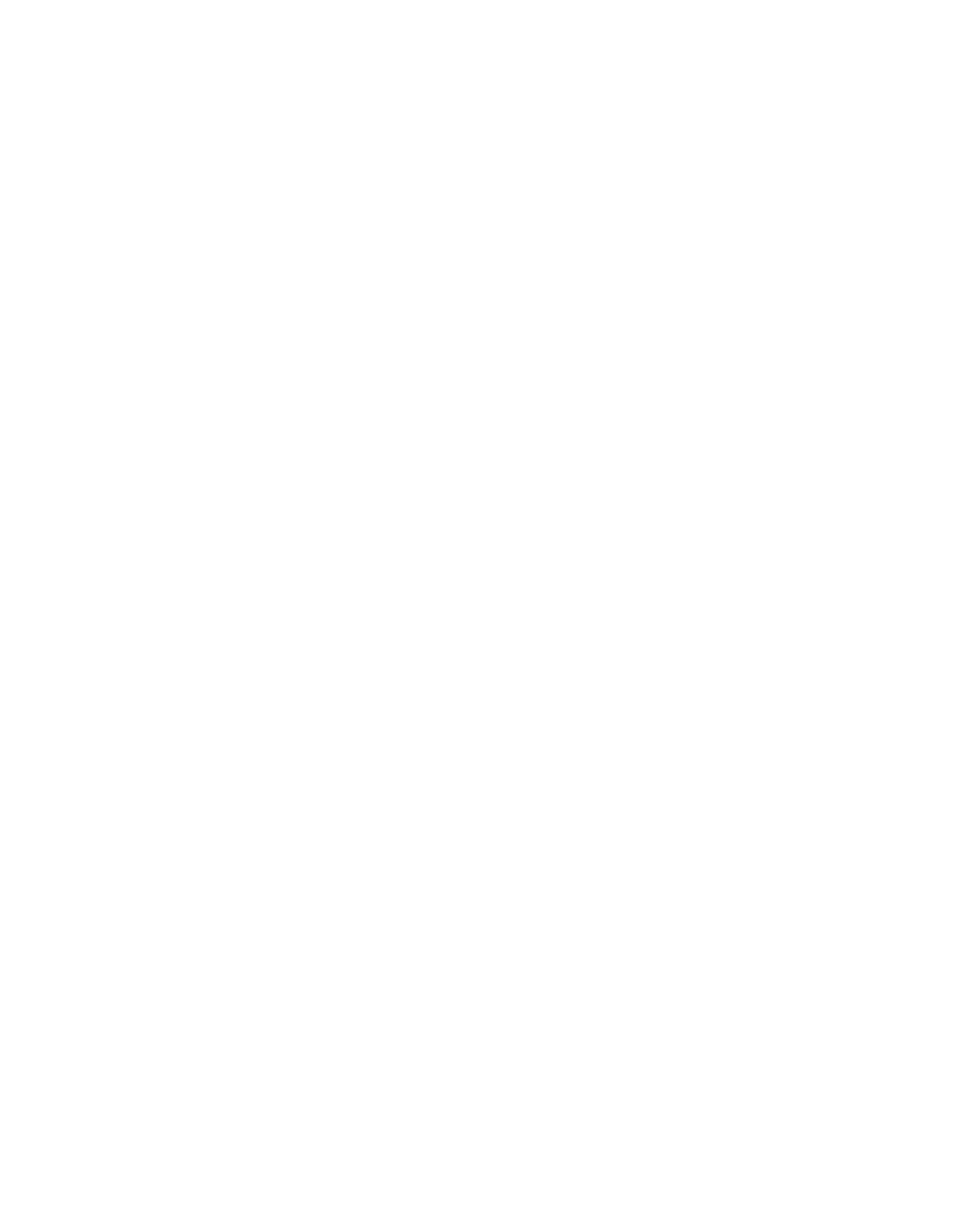# A PRESIDENTIAL DETAIL

*By Sherral Schmidt* In January 42 members of the Minneapolis Police Department went to Washington DC to assist with inaugural security. There were



over 3000 officers from 67 agencies around the United States that participated in the security detail. This was the first time in inaugural history that officers from all over the states were used. The opportunity to participate in the detail was presented at a meeting of major city chiefs last spring. Departments had to submit a letter of interest and commit at least 30 offi-

cers to the detail. Over 150 officers replied to the departments request for volunteers to participate. Once in DC, officers attended a briefing at Georgetown University. It was an awesome sight to see the gymnasium at the University full of officers from all



*Presidential Detail Photos, clockwise from top left: the capital "dressed" up for the swearing-in ceremony; MPD keeps an eye on protesters; sergeants take a photo op before Capitol Hill; law enforcement personnel from across the country are deputized; the MPD contingency; the president passes by; Director Sherral Schmidt and the Inaugural Seal.* 



over the U.S. While there, we were briefed on what the security concerns were, the types of problems that were anticipated, and what we could and could not do. After the security briefing we were all sworn in as special deputies and received credentials that allowed us into the secured areas we were assigned to. Departments were also given there assignments for Inauguration Day. Most officers were assigned to parade routes or one of the inaugural balls. Minneapolis officers were assigned to security along a section of the parade route.

On Inauguration Day officers were on post at 0800. The parade route started at the Capitol and went down Pennsylvania Avenue, ending near the White House.

The parade route was lined with officers standing five feet apart from one another, from beginning to end. Officers had to keep their backs to the parade route and watch the crowds. Officers were responsible for stopping anyone that attempted to disrupt the parade route. Our section of the parade route had some protesters, but they chose to fight amongst themselves and caused no problems for officers.

Being involved in the inaugural security was a once in a lifetime experience for officers and will likely not be forgotten anytime soon. Officers viewed this as a positive experience and enjoyed themselves.